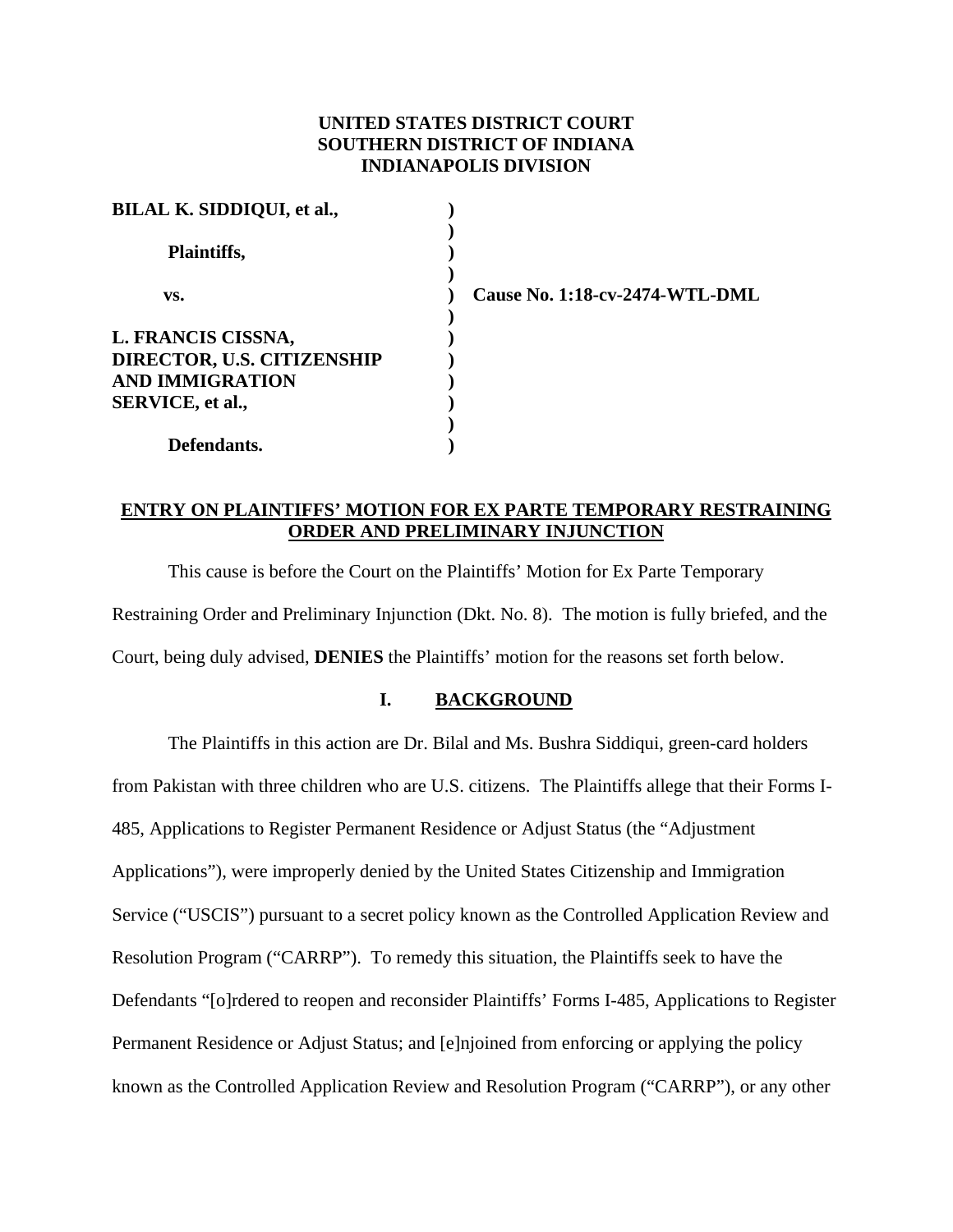similar program not authorized by Congress, in consideration of Plaintiffs' applications for adjustment of status." Dkt. No. 20-1 at 1. According to the Plaintiffs, CARRP is a secret program established by Defendant USCIS in 2008 which prohibits USCIS adjudicators from approving applications for certain immigration benefits, including legal permanent resident status, when the applicant is deemed to pose a "national security concern" as broadly defined under CARRP. Instead, CARRP directs USCIS field officers to delay or deny applications selected for processing under CARRP. Under CARRP, the Plaintiffs allege, a person is considered a "national security concern" if he or she is determined to be a "Known or Suspected Terrorist," ("KST"), which includes all individuals listed in the Terrorism Screening Database. The Plaintiffs allege that CARRP violates the Immigration and Nationality Act and its implementing regulations, 8 U.S.C. § 1255 and 8 C.F.R. § 245, the arbitrary and capricious and notice-and-comment provisions of the Administrative Procedure Act, 5 U.S.C.§ 706 and 5 U.S.C.§ 706, and their procedural due process rights under the Fifth Amendment.

### **II. THE DEFENDANTS' JURISDICTIONAL CHALLENGE**

Before considering the merits of the Plaintiffs' motion, the Court must first address the Defendants' jurisdictional challenge. The Defendants argue that, pursuant to 8 U.S.C. § 1252(a)(2)(B), Congress expressly precluded district court jurisdiction over discretionary denials of adjustment applications. The Plaintiffs do not contest that assertion, but rather argue that, due to CARRP, the decision to deny the applications was not an act of discretion, and therefore this Court has the power to review it. The Court agrees with the Plaintiffs' contention that, to the extent that CARRP mandates a result, it is prohibiting the exercise of discretion, and the "[f]ailure to exercise discretion is not exercising discretion." *Munoz-Pacheco v. Holder*, 673 F.3d 741, 745 (7th Cir. 2012). As the Seventh Circuit has held, 8 U.S.C. § 1252(a)(2)(B) "only bars review of actual discretionary decisions to grant or deny relief under the enumerated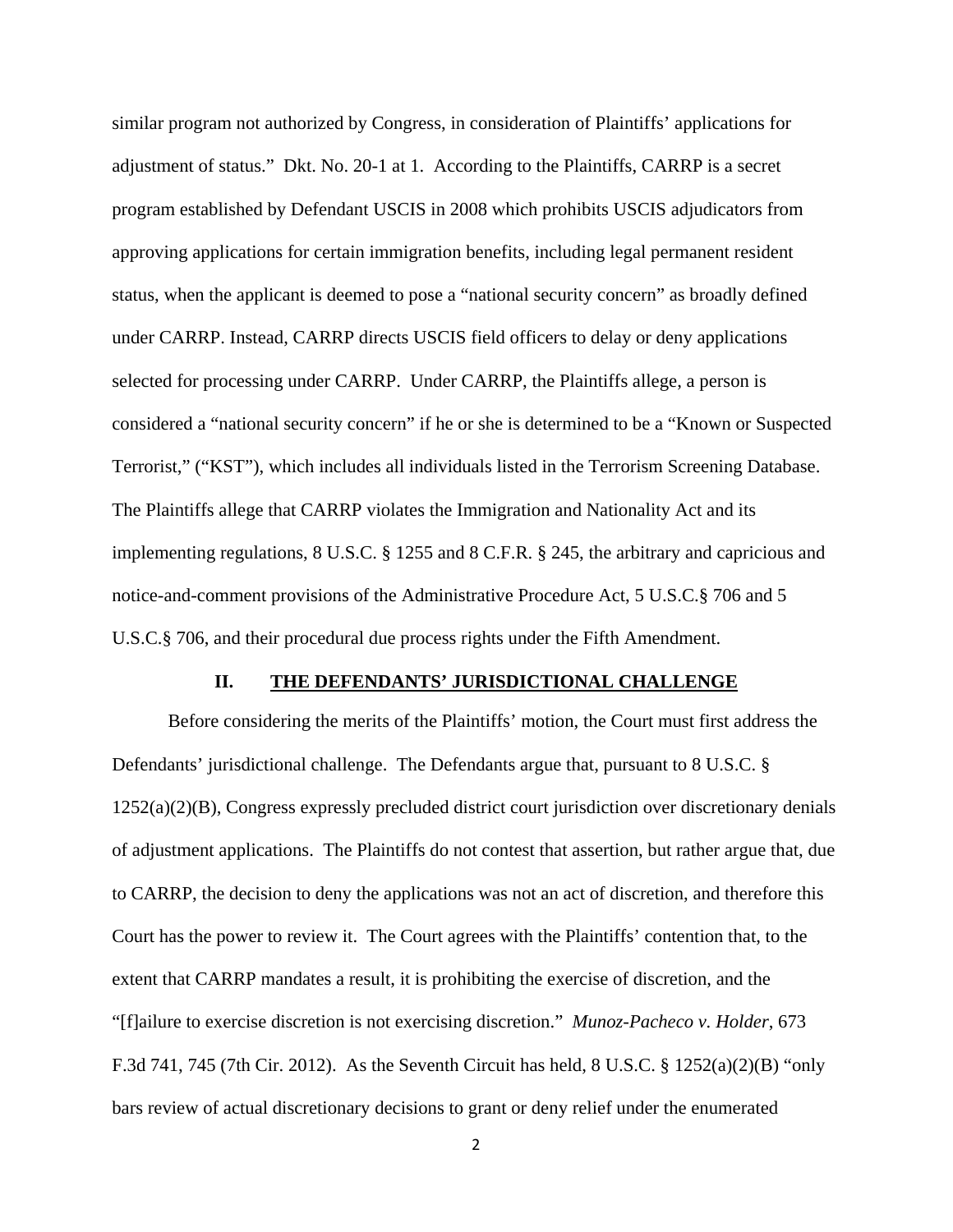sections." *Iddir v. I.N.S.*, 301 F.3d 492, 497 (7th Cir. 2002). Therefore the Court finds that 8 U.S.C.  $\S 1252(a)(2)(B)$  does not bar the Court's review.

The Defendants further argue that the Plaintiffs are not allowed "to bootstrap jurisdiction in the district court over review of denials of adjustment of status by raising legal or constitutional claims." Dkt. No. 17 at 15. The Plaintiffs counter by noting that they are "challenging Defendants' *procedure* of employing an unlawful policy to deny their applications," and not "USCIS's discretionary decision to deny their adjustment applications." Dkt. No. 18 at 7. Indeed, in *Jafarzadeh v. Duke*, the court, relying on *McNary v. Haitian Refugee Ctr., Inc.*, 498 U.S. 479 (1991), rejected this argument, concluding that:

If plaintiffs cannot raise their claims in district court at this stage of the litigation, they argue that USCIS's potentially unlawful actions could only be reviewed in the circuit court, and that would not be effective judicial review because plaintiffs would be constrained to an inadequate record. The same concern raised in *McNary* is precisely why the Supreme Court concluded that the statute there did not preclude all judicial review. *See McNary*, 498 U.S. at 492-93 (1991); *Daniels v. Union Pac. R.R. Co.*, 530 F.3d 936, 943 (D.C. Cir. 2008) ("[T]he availability of effective judicial review is the touchstone of the *McNary* exception."). As the Supreme Court reiterated more recently, courts should not assume that a claim must proceed through the administrative process if doing so would "foreclose all meaningful judicial review." *Free Enter. Fund v. Pub. Co. Accounting Oversight Bd.*, 561 U.S. 477, 489 (2010) (quoting *Thunder Basin Coal Co. v. Reich*, 510 U.S. 200, 212-213 (1994)). Because plaintiffs' claims regarding USCIS cannot be raised in the administrative process, the circuit court would necessarily be hobbled when it considered those claims because it would be limited to the administrative record before the immigration judge and the Board of Immigration Appeals—and of course, there would not be a record relating to plaintiffs' challenge regarding USCIS and utilization of CARRP*. See McNary*, 498 U.S. at 493; 8 U.S.C. § 1252(a)(2)(D) (permitting judicial review of "constitutional claims or questions of law" in the circuit court).

Plaintiffs' claims regarding CARRP are therefore not of the type that Congress contemplated routing through the administrative review process. They are "wholly collateral to [the] statute's review provisions," because neither the immigration judge nor the Board of Immigration Appeals can review them, and thus they are "outside the agency's expertise." *Free Enter. Fund*, 561 U.S. at 489 (quoting *Thunder Basin Coal Co.*, 510 U.S. at 212). Indeed, this conclusion naturally flows from the Court's analysis of the text of § 1252: the administrative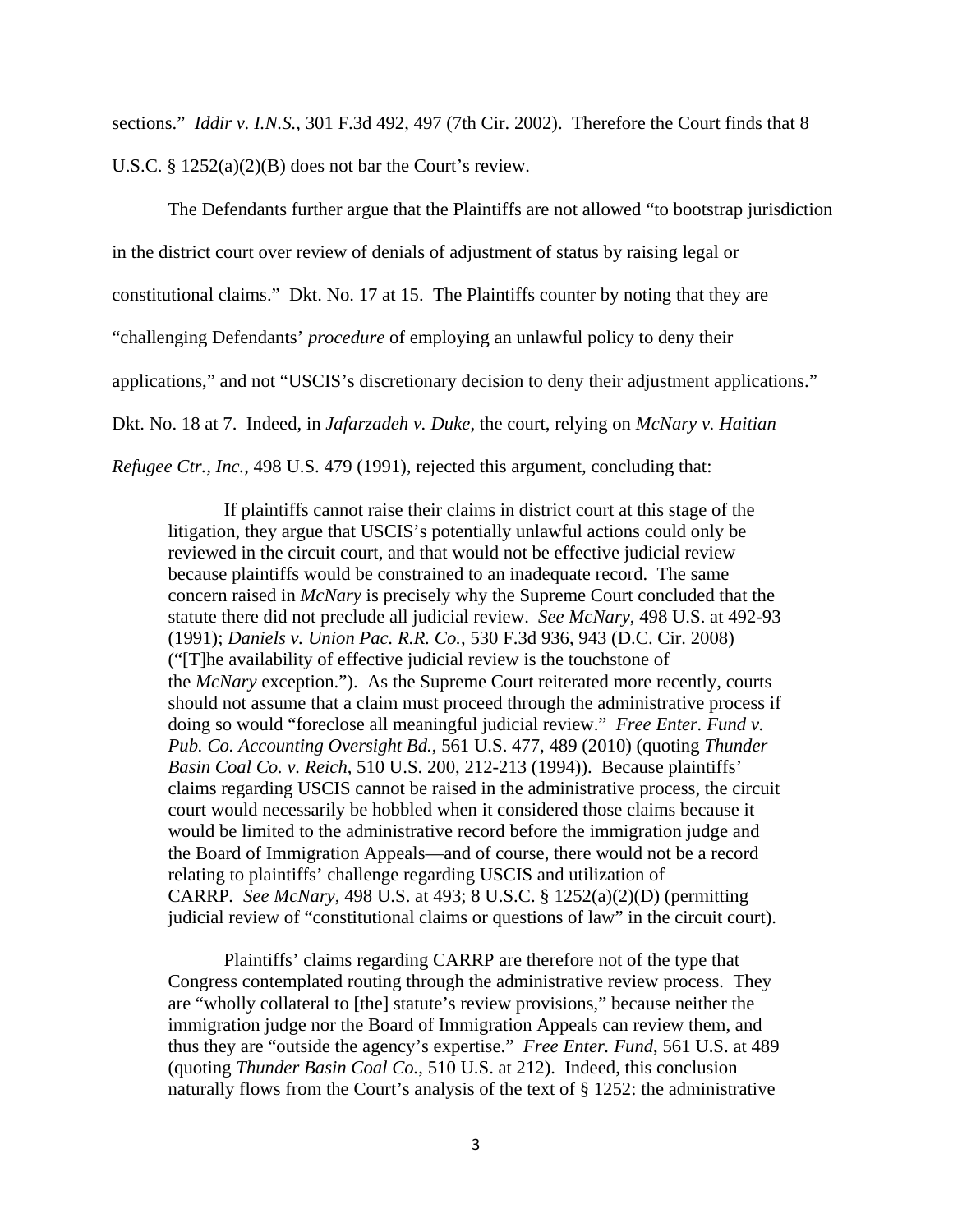process is designed to allow an applicant to raise specific claims about his or her removal (and thus judicial review is limited to that same topic), but it is not designed to adjudicate broader challenges to the processes [the Department of Homeland Security] uses in resolving applications. Finally, there is no indication that the [P]laintiffs here are trying "to short-circuit the administrative process." *See Sturm, Ruger & Co. v. Chao*, 300 F.3d 867, 876 (D.C. Cir. 2002) (quoting *Nat'l Mining Ass'n v. Dep't of Labor*, 292 F.3d 849, 858 (D.C. Cir. 2002)). Hence, the factors identified in *McNary v. Haitian Refugee Ctr., Inc.*, 498 U.S. 479 (1991) and *Jarkesy v. S.E.C.*, 803 F.3d 9 (D.C. Cir. 2015) indicate that plaintiffs' claims are not of the type that must go through the administrative adjudication process. The Court therefore concludes that it has jurisdiction to consider those claims.

270 F. Supp. 3d 296, 310–11 (D.D.C. 2017). The Court finds this reasoning persuasive and

adopts it, and therefore holds that it does have jurisdiction to hear the Plaintiffs' motion.<sup>1</sup>

## **III. THE MERITS OF THE PLAINTIFFS' MOTION FOR PRELIMINARY INJUNCTION**

Having addressed the jurisdictional hurdle, the issue before the Court is whether the

Plaintiffs are entitled to the preliminary injunctive relief they seek, which is that their

Adjustment Applications be reopened and reconsidered and that the Defendants be enjoined from

applying CARRP to their Adjustment Applications.<sup>2</sup> A preliminary injunction is "an

extraordinary remedy" that "[i]s never awarded as a matter of right." *Whitaker By Whitaker v.* 

*Kenosha Unified Sch. Dist. No. 1 Bd. of Educ.*, 858 F.3d 1034, 1044 (7th Cir. 2017) (citations

omitted).

A two-step inquiry applies when determining whether such relief is required. First, the party seeking the preliminary injunction has the burden of making a threshold showing: (1) that he will suffer irreparable harm absent preliminary injunctive relief during the pendency of his action; (2) inadequate remedies at law exist; and (3) he has a reasonable likelihood of success on the merits. If the

<sup>&</sup>lt;sup>1</sup> The Defendants also raise objections to the Plaintiffs' potential alternative bases for jurisdiction, but because the Court finds that Section 1252 does not bar review, the Court need not address them at this time.

 $2$  The Plaintiffs style their request as one for a Temporary Restraining Order and Preliminary Injunction. Because the standards are essentially identical and because the defendants have had a full opportunity to respond, the Court treats the motion as one for a preliminary injunction.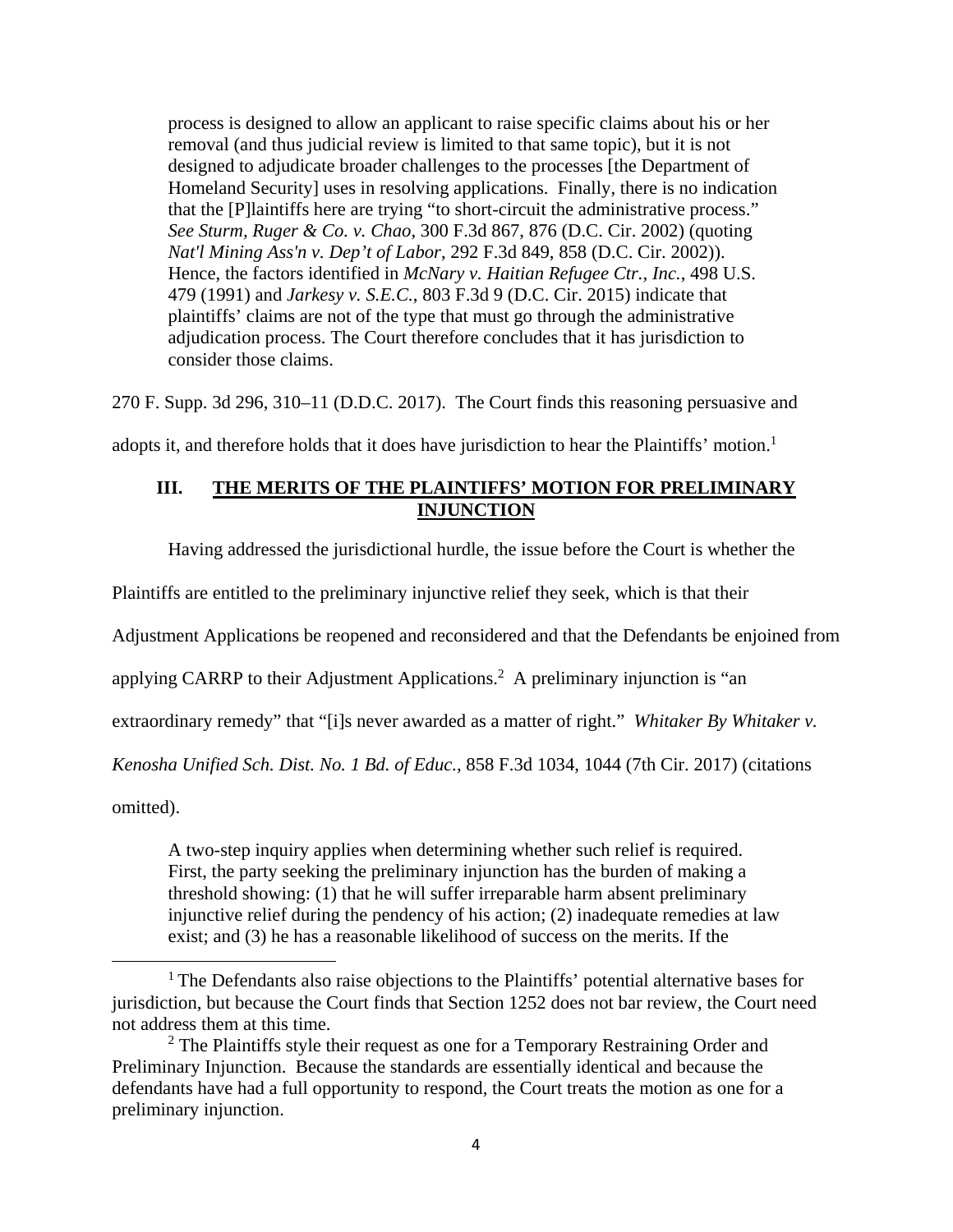movant successfully makes this showing, the court must engage in a balancing analysis, to determine whether the balance of harm favors the moving party or whether the harm to other parties or the public sufficiently outweighs the movant's interests.

#### *Id*. (citations omitted).

The Plaintiffs seek to have the Defendants "[o]rdered to reopen and reconsider Plaintiffs' Forms I-485, Applications to Register Permanent Residence or Adjust Status; and [e]njoined from enforcing or applying the policy known as the Controlled Application Review and Resolution Program ("CARRP"), or any other similar program not authorized by Congress, in consideration of Plaintiffs' applications for adjustment of status," Dkt. No. 20-1 at 1. The Defendants contend that such relief is improper because "[i]t essentially seeks the ultimate relief they request in their lawsuit—reopening and reconsideration of their adjustment applications." Dkt. No. 22 at 20. Indeed, the Defendants are correct in their assertion—the Plaintiffs seek such an injunction in their prayer for relief, in addition to declaratory and injunctive relief preventing the application of CARRP from any future applications for immigration benefits the Plaintiffs may file. Dkt. No. 1at 26.

"A preliminary injunction does not issue which gives to a plaintiff the actual advantage which would be obtained in a final decree." *W.A. Mack, Inc. v. Gen. Motors Corp.*, 260 F.2d 886, 890 (7th Cir. 1958). To issue a preliminary injunction, a party need only meet a "low threshold" by showing that its "chances to succeed on [its] claims are better than negligible," *Whitaker By Whitaker*, 858 F.3d at 1046 (internal quotation marks omitted). By contrast, "when the plaintiff is seeking a permanent injunction . . . the issue is not whether the plaintiff has demonstrated a reasonable *likelihood* of success on the merits, but whether [the party] has *in fact*  succeeded on the merits." *Plummer v. Amer. Inst. of Certified Public Accountants*, 97 F.3d 220, 229 (7th Cir. 1996). The Plaintiffs have not made such a showing here. To provide the

5